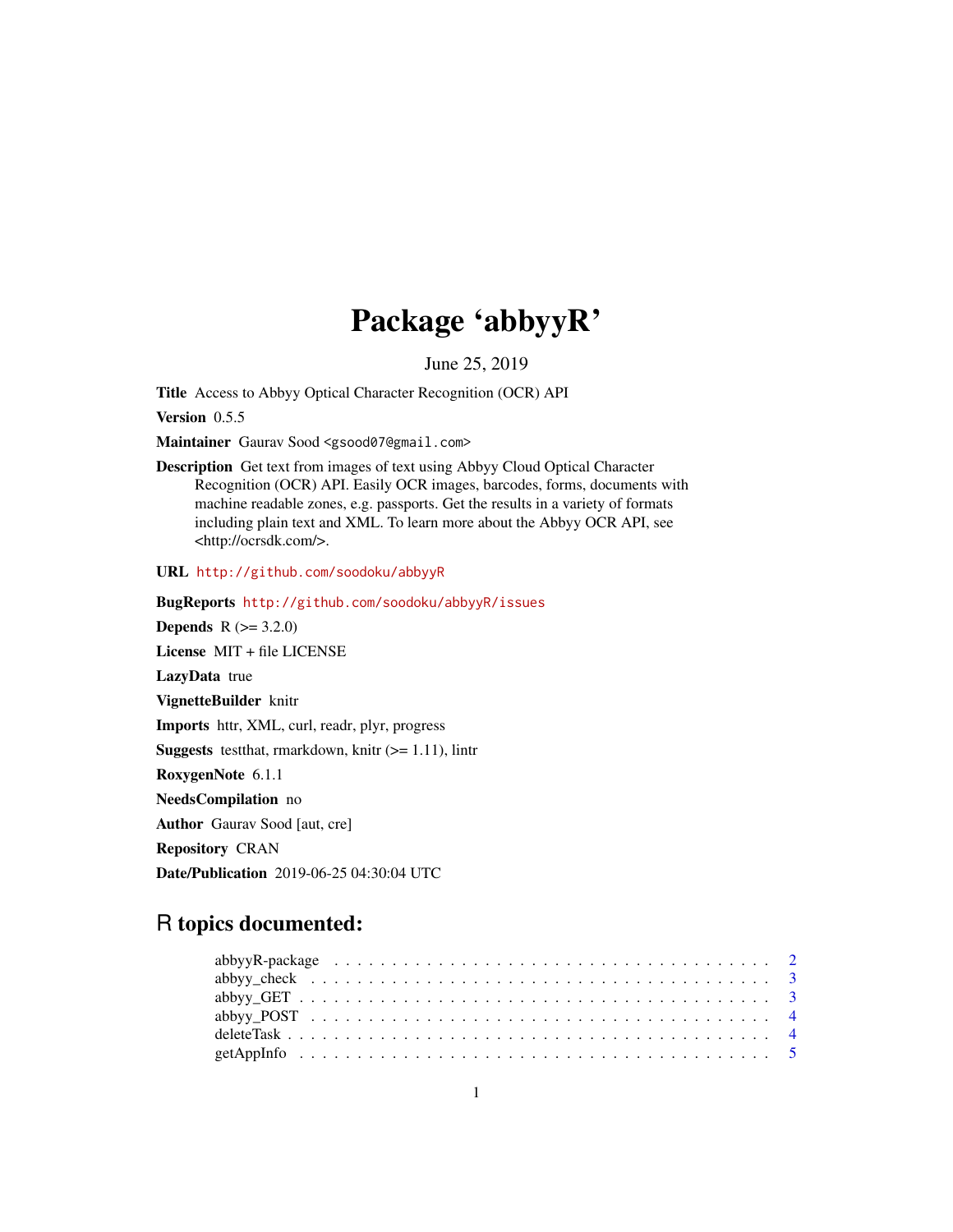#### <span id="page-1-0"></span>2 abbyyR-package

| Index | 22 |
|-------|----|

abbyyR-package *abbyyR: R Client for the Abbyy Cloud OCR*

#### Description

OCR images, barcodes, forms, documents with machine readable zones, e.g. passports, right from R. Get the results in any one of a wide variety of formats, from text to XML. The package provides access to Abbyy Cloud OCR. For more information, see <http://ocrsdk.com/>. Details about results of calls to the API can be found at [http://ocrsdk.com/documentation/specifications/](http://ocrsdk.com/documentation/specifications/status-codes/) [status-codes/](http://ocrsdk.com/documentation/specifications/status-codes/).

To learn how to use abbyyR, see this vignette: [https://CRAN.R-project.org/package=abbyyR/](https://CRAN.R-project.org/package=abbyyR/vignettes/overview.html) [vignettes/overview.html](https://CRAN.R-project.org/package=abbyyR/vignettes/overview.html). Or, see how to scrape text from a folder of static Wisconsin Ads storyboards: <https://CRAN.R-project.org/package=abbyyR/vignettes/wiscads.html>.

You need to get credentials (application ID and password) to use this application. If you haven't already, get these at <http://ocrsdk.com/>. And set these using [setapp](#page-19-1)

#### Author(s)

Gaurav Sood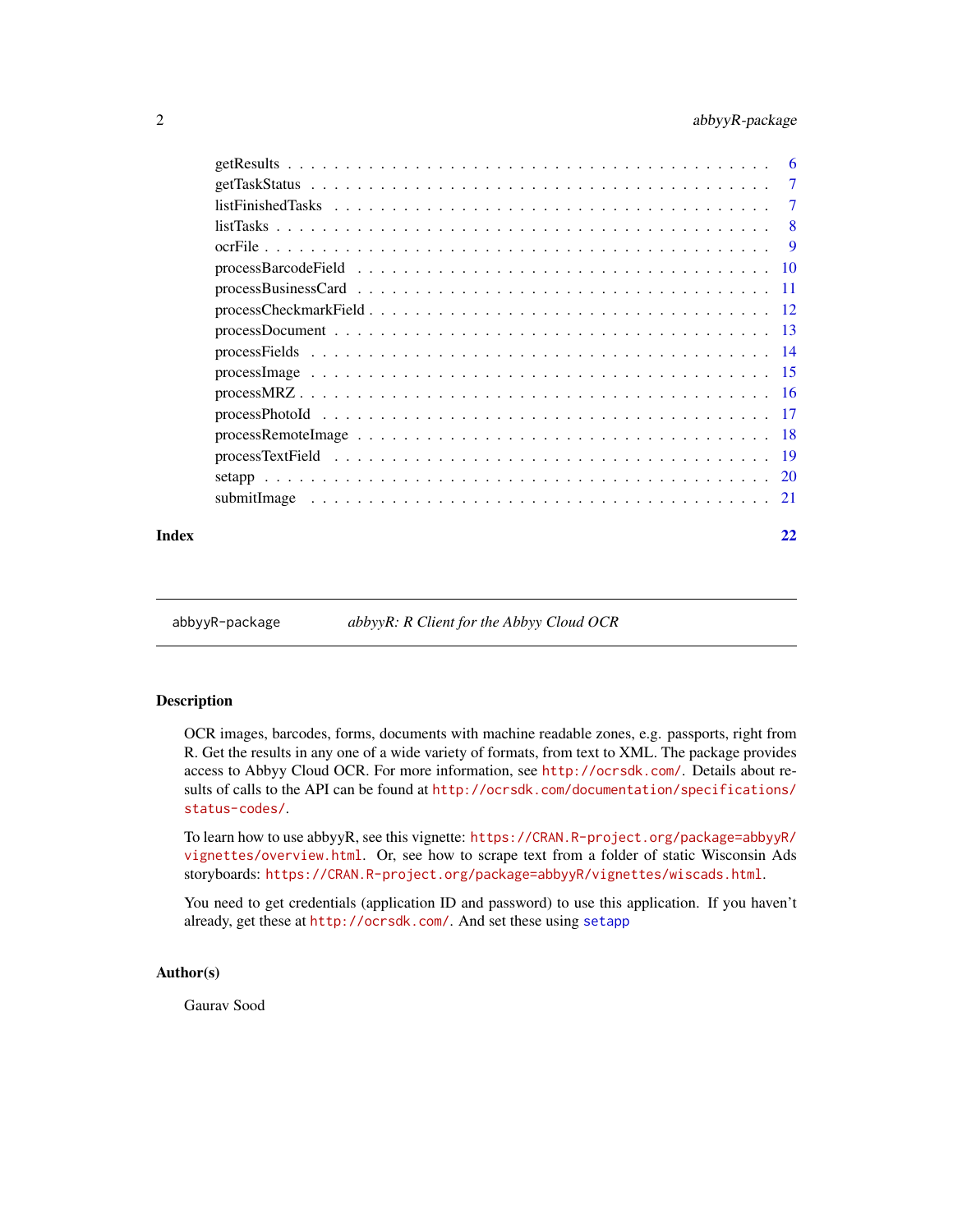<span id="page-2-0"></span>

# Description

Request Response Verification

#### Usage

abbyy\_check(req)

## Arguments

req request

# Value

in case of failure, a message

<span id="page-2-1"></span>abbyy\_GET *Base POST AND GET functions. Not exported.*

# Description

**GET** 

#### Usage

abbyy\_GET(path, query, ...)

# Arguments

| path  | path to specific API request URL    |
|-------|-------------------------------------|
| query | query list                          |
| .     | Additional arguments passed to GET. |

# Value

list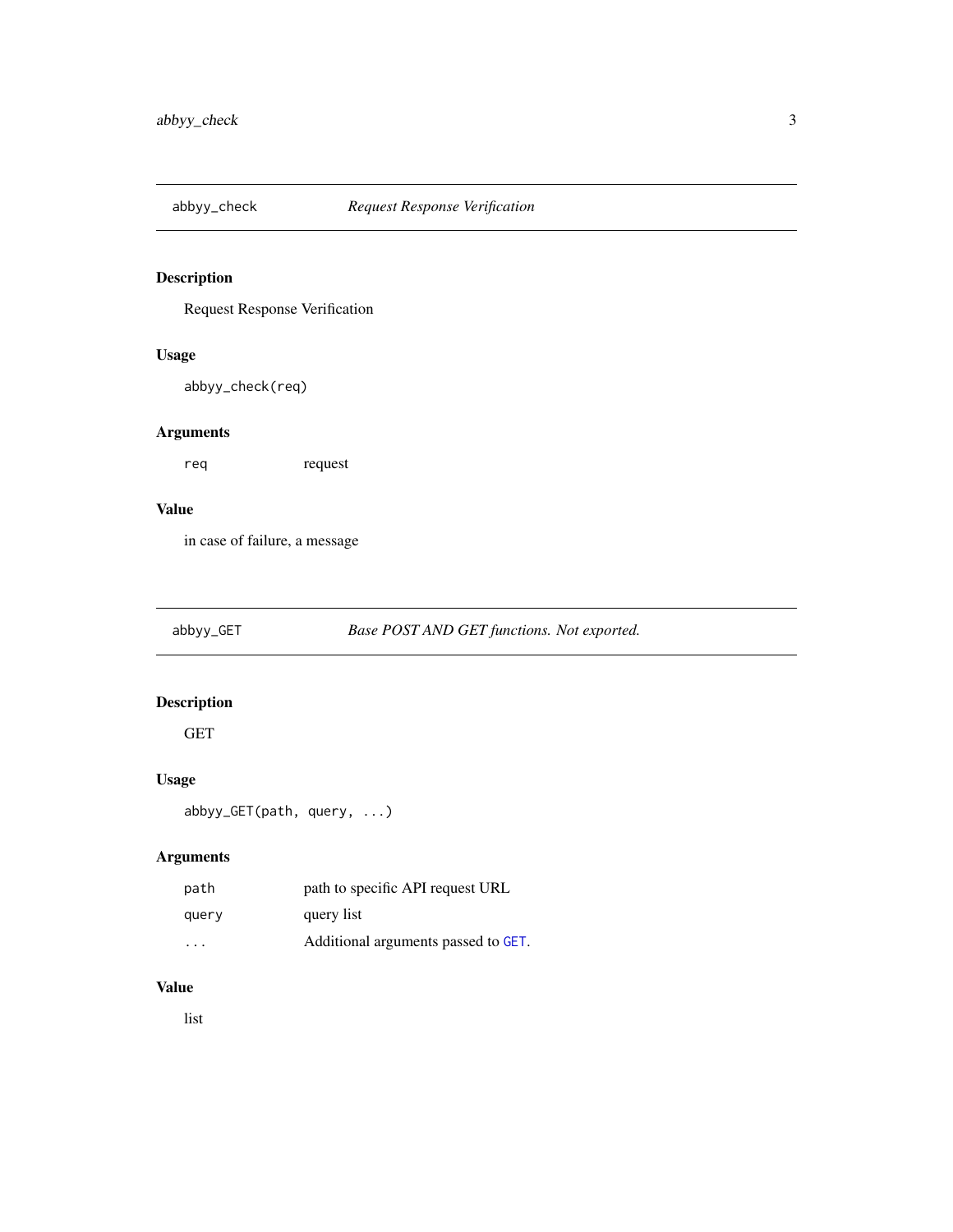<span id="page-3-1"></span><span id="page-3-0"></span>abbyy\_POST *POST*

#### Description

POST

# Usage

abbyy\_POST(path, query, body =  $"$ , ...)

#### Arguments

| path  | path to specific API request URL     |
|-------|--------------------------------------|
| query | query list                           |
| body  | passing image through body           |
|       | Additional arguments passed to POST. |

## Value

list

| deleteTask<br>Delete Task |
|---------------------------|
|---------------------------|

# Description

Deletes task and associated data. While Abbyy says, "If you try to delete the task that has already been deleted, the successful response is returned," it doesn't appear to hold. Hence, the function now defaults to checking the status of the task via [getTaskStatus](#page-6-1), and deletes only if it hasn't been deleted.

The function by default prints the status of the task you are trying to delete. It will show up as 'deleted' if successful.

#### Usage

```
deleteTask(taskId = NULL, ...)
```
#### Arguments

| taskId  | Required; ID of the task; String          |
|---------|-------------------------------------------|
| $\cdot$ | Additional arguments passed to abbyy_GET. |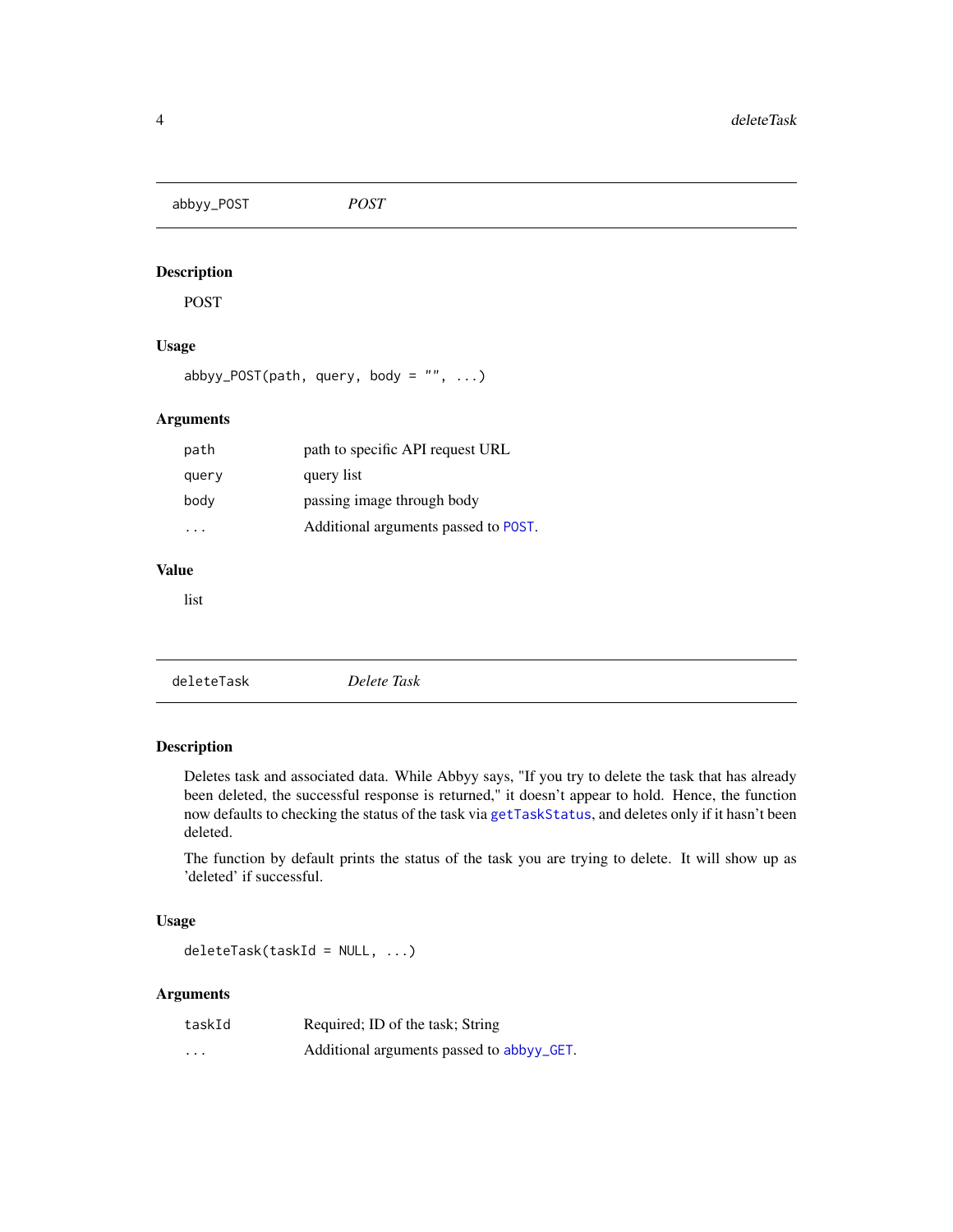#### <span id="page-4-0"></span>getAppInfo 5

#### Value

Data frame with all the details of the task you are trying to delete: id (task id), registrationTime, statusChangeTime, status (Submitted, Queued, InProgress, Completed, ProcessingFailed, Deleted, NotEnoughCredits), filesCount (No. of files), credits, resultUrl (URL for the processed file if applicable)

#### References

<http://ocrsdk.com/documentation/apireference/deleteTask/>

#### Examples

```
## Not run:
deleteTask(taskId = "task_id")
```
## End(Not run)

getAppInfo *Get Application Info*

#### Description

Get Information about the Application, such as number of pages (given the money), when the application credits expire etc. The function prints the details, and returns a data.frame with the details.

#### Usage

getAppInfo(...)

#### Arguments

... Additional arguments passed to [abbyy\\_GET](#page-2-1).

#### Value

A data.frame with the following fields: Name of the Application (name), No. of pages remaining (pages), No. of fields remaining (fields), when the application credits expire (expires) and type of application (type).

#### References

<http://ocrsdk.com/documentation/apireference/getApplicationInfo/> <http://ocrsdk.com/schema/appInfo-1.0.xsd>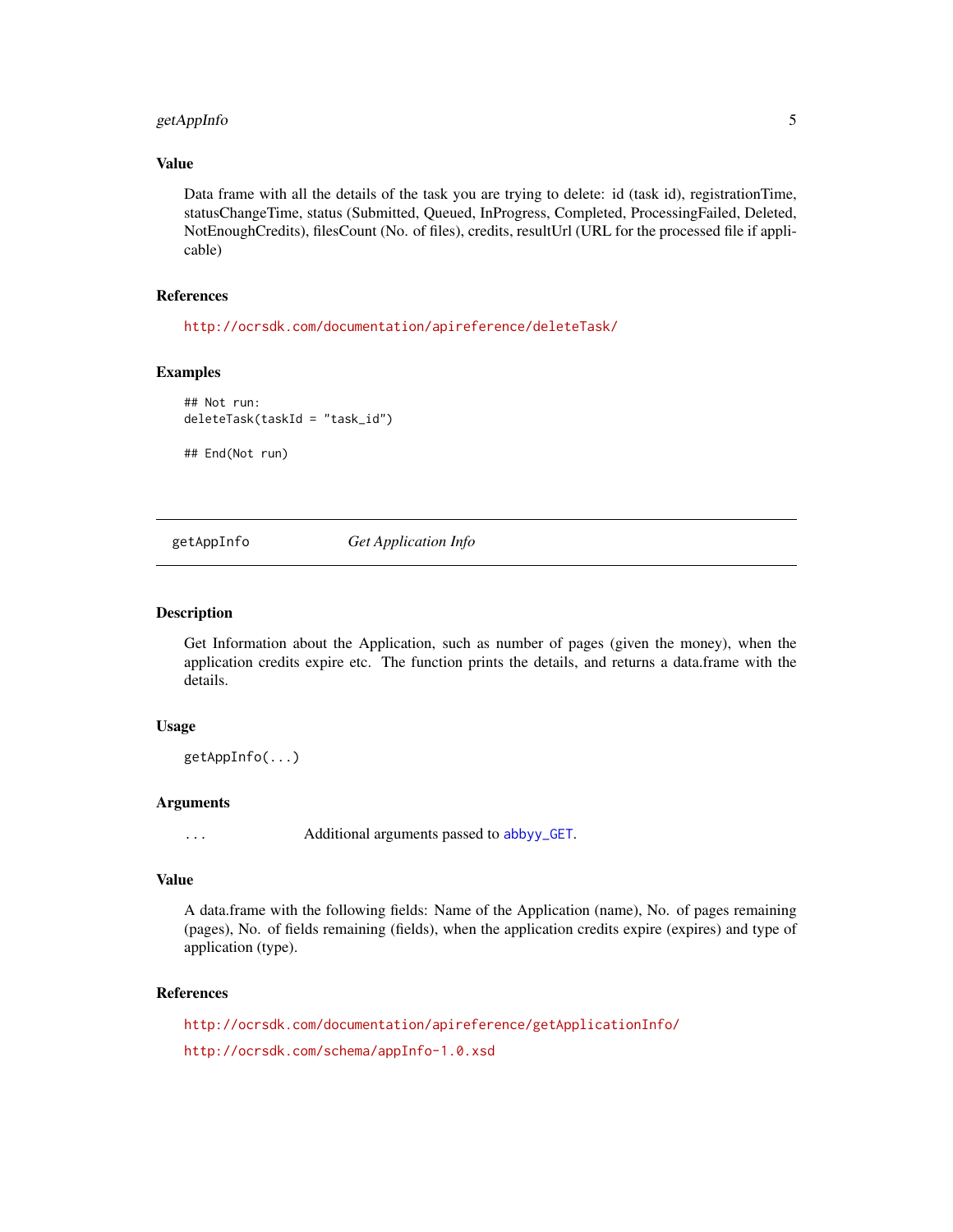#### Examples

## Not run: getAppInfo()

## End(Not run)

getResults *Get Results*

#### Description

Get data from all the processed images.

#### Usage

getResults(output = "", save\_to\_file = TRUE)

#### Arguments

| output       | Optional; folder to which you want to save the data from the processed images;<br>Default is same folder as the script             |
|--------------|------------------------------------------------------------------------------------------------------------------------------------|
| save_to_file | Required; Default is TRUE; If true, it saves to file. Otherwise returns a data<br>frame with results + other attributes from Abbyy |

#### Details

The function calls [listFinishedTasks](#page-6-2), goes through the finishedTasks data frame and downloads all the files in resultsUrl Results can be stored in memory or written to the hard disk. By default, the function writes to the disk. If the user wants the results to be written to disk, a data frame with paths to local file paths is returned. If the user wants to store the results in memory, data frame with a column carrying the results is returned.

#### Value

data frame returned by [listFinishedTasks](#page-6-2) plus either a column that contains paths to local files (when writing to disk), or actual results returned.

#### References

<http://ocrsdk.com/documentation/apireference/getTaskStatus/>

#### Examples

```
## Not run:
getResults(save_to_file = FALSE)
```
<span id="page-5-0"></span>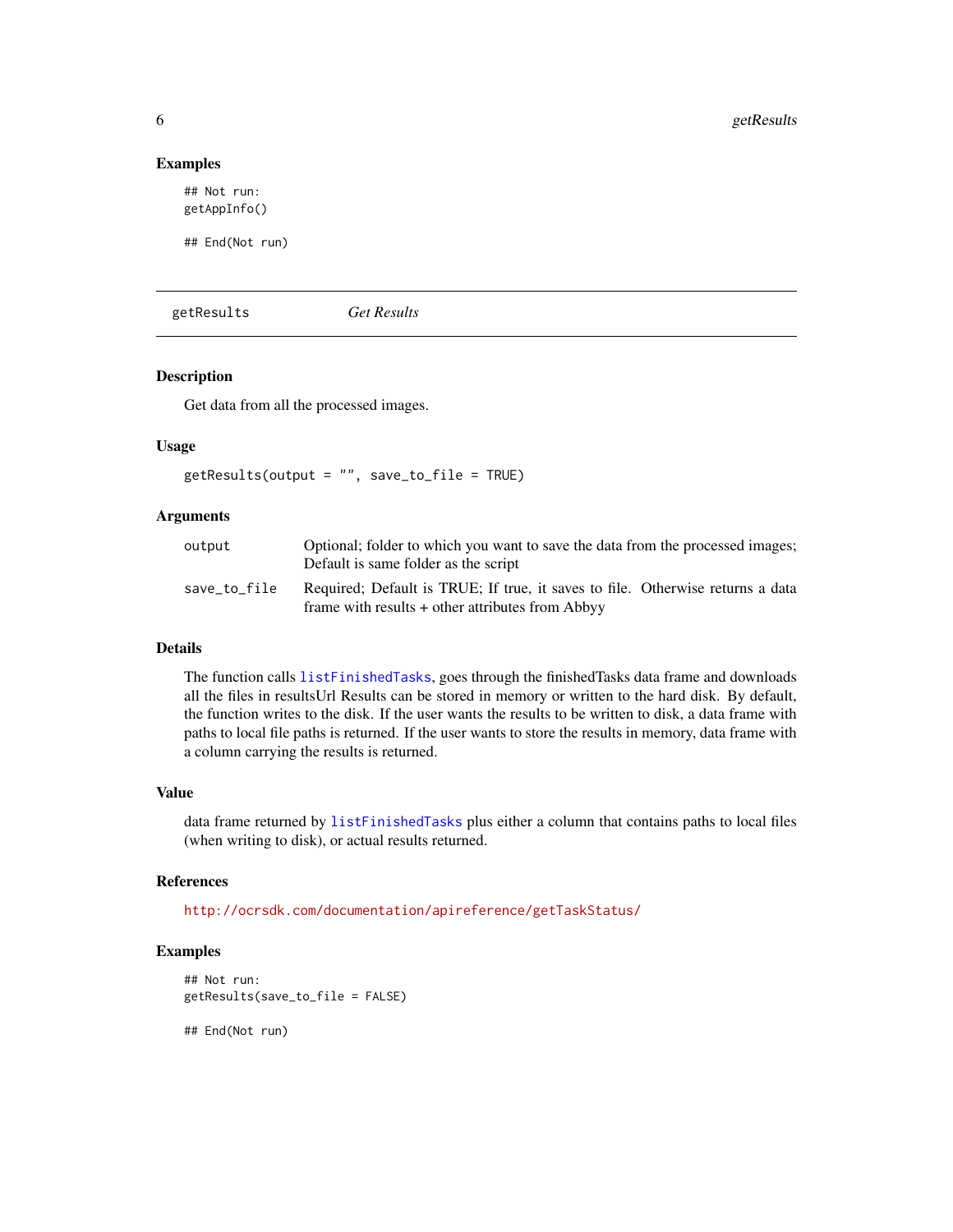<span id="page-6-1"></span><span id="page-6-0"></span>getTaskStatus *Get Task Status*

#### Description

This function gets task status for a particular task ID. The function prints the status of the task by default. The function returns a data.frame with all the task details: id (task id), registrationTime, statusChangeTime, status (Submitted, Queued, InProgress, Completed, ProcessingFailed, Deleted, NotEnoughCredits), filesCount (No. of files), credits, resultUrl (URL for the processed file if applicable)

#### Usage

getTaskStatus(taskId = NULL, ...)

#### Arguments

| taskId   | Required, Id of the task                  |
|----------|-------------------------------------------|
| $\cdots$ | Additional arguments passed to abbyy_GET. |

#### Value

A data.frame with all the available details about the task

#### References

<http://ocrsdk.com/documentation/apireference/getTaskStatus/>

#### Examples

```
## Not run:
getTaskStatus(taskId="task_id")
```
## End(Not run)

<span id="page-6-2"></span>listFinishedTasks *List Finished Tasks*

#### Description

List all the finished tasks in the application.

The tasks are ordered by the time of the end of processing. No more than 100 tasks can be returned at one method call. The function prints number of finished tasks by default.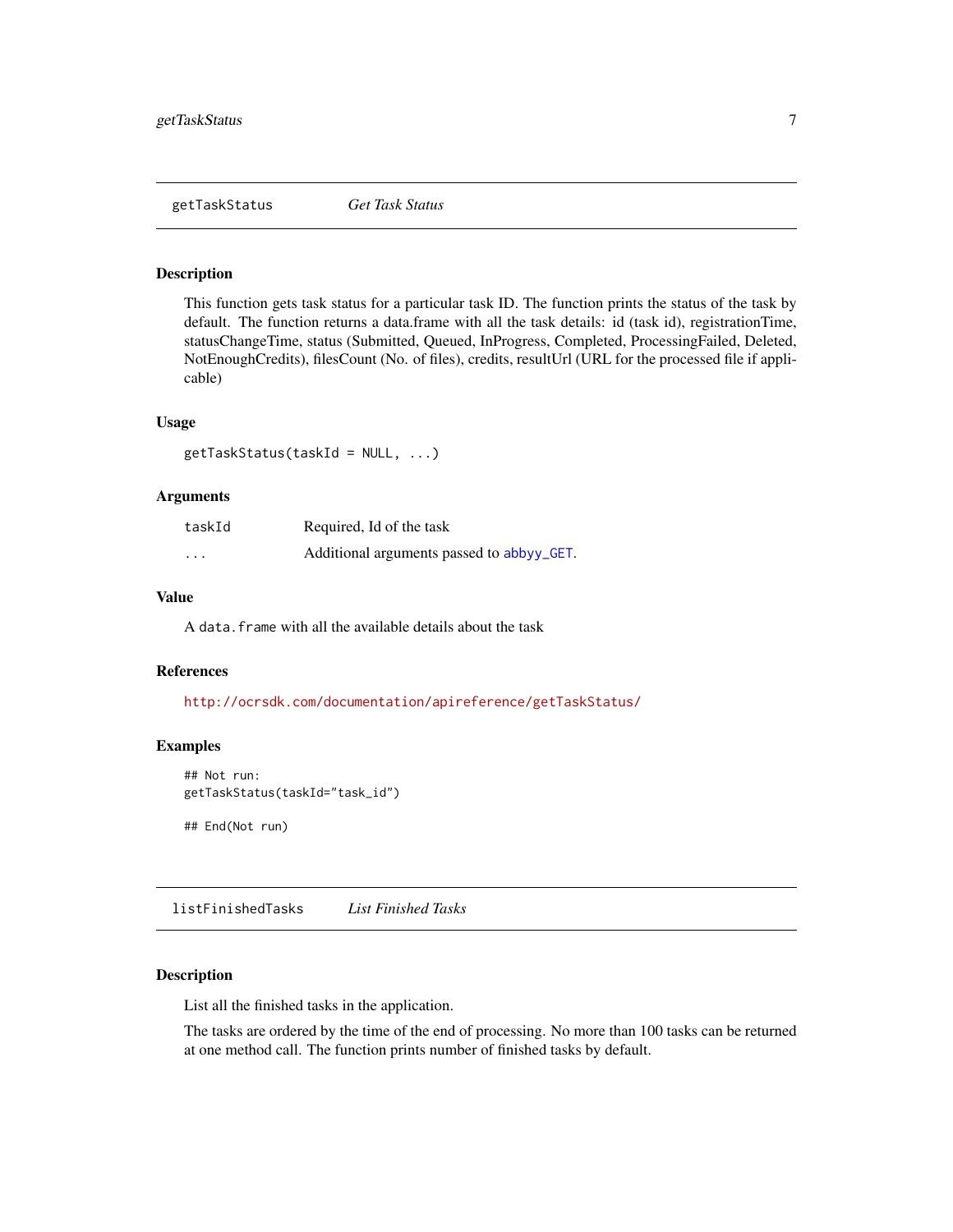#### <span id="page-7-0"></span>Usage

listFinishedTasks(...)

#### Arguments

... Additional arguments passed to [abbyy\\_GET](#page-2-1).

#### Value

A data.frame with the following columns: id (task id), registrationTime, statusChangeTime, status (Completed), filesCount (No. of files), credits, resultUrl (URL for the processed file)

#### References

<http://ocrsdk.com/documentation/apireference/listFinishedTasks/>

#### Examples

## Not run: listFinishedTasks()

## End(Not run)

listTasks *List Tasks*

#### Description

List all the tasks in the application. You can specify a date range and whether or not you want to include deleted tasks. The function prints total number of tasks and no. of finished tasks by default.

#### Usage

```
listTasks(fromDate=NULL, toDate=NULL, excludeDeleted = FALSE, ...)
```
#### Arguments

| fromDate | Optional; format: yyyy-mm-ddThh:mm:ssZ          |
|----------|-------------------------------------------------|
| toDate   | Optional; format: yyyy-mm-ddThh:mm:ssZ          |
|          | excludeDeleted Optional; Boolean, Default=FALSE |
|          | Additional arguments passed to abbyy_GET.       |

#### Value

A data.frame with the following columns: id (task id), registrationTime, statusChangeTime, status (Submitted, Queued, InProgress, Completed, ProcessingFailed, Deleted, NotEnoughCredits), filesCount (No. of files), credits, resultUrl (URL for the processed file)). If no tasks are finished, the last column (resultUrl) isn't returned.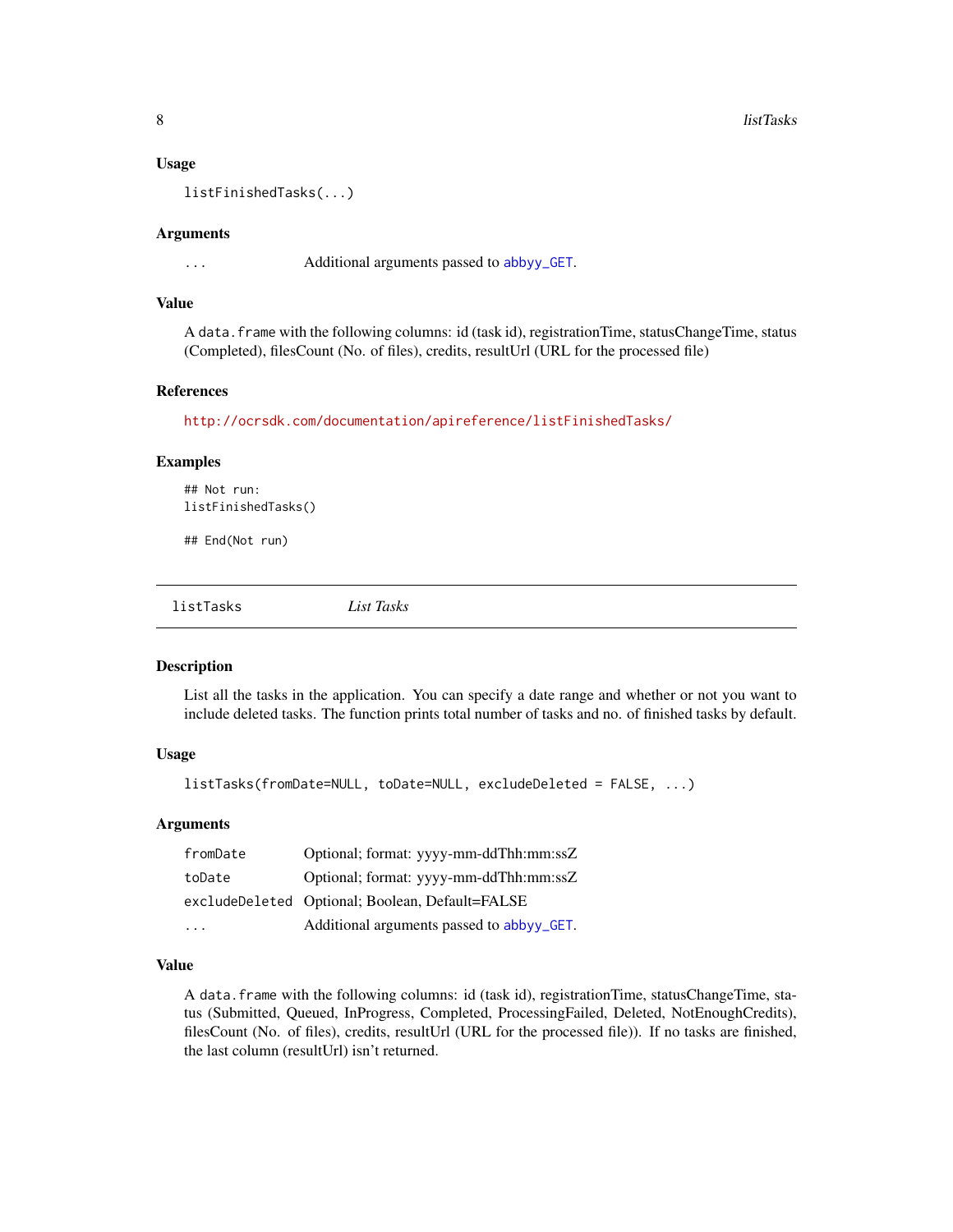#### <span id="page-8-0"></span>ocrFile 99

#### References

<http://ocrsdk.com/documentation/apireference/listTasks/>

#### Examples

```
## Not run:
listTasks()
listTasks(fromDate = "2015-11-10T00:00:00Z", toDate = "2016-11-10T00:00:00Z")
listTasks(fromDate = "2015-11-10T00:00:00Z")
```
## End(Not run)

ocrFile *OCR File*

#### Description

Want to quick OCR a local file and get the results? Use this function.

#### Usage

```
ocrFile(file_path = "", output_dir = "./", exportFormat = c("txt","txtUnstructured", "rtf", "docx", "xlsx", "pptx", "pdfSearchable",
  "pdfTextAndImages", "pdfa", "xml", "xmlForCorrectedImage", "alto"),
  save_to_file = TRUE)
```
#### Arguments

| file_path    | path to file containing OCR'd text; required                                                                                                              |
|--------------|-----------------------------------------------------------------------------------------------------------------------------------------------------------|
| output_dir   | path to output directory. file_name will be same as input file name (except for<br>the extension)                                                         |
| exportFormat | optional, default: txt; options: txt, txtUnstructured, rtf, docx, xlsx, pptx, pdf-<br>Searchable, pdfTextAndImages, pdfa, xml, xmlForCorrectedImage, alto |
| save_to_file | Required, Boolean, Default is TRUE, but if not, returns result to memory                                                                                  |

#### Value

path to output file

#### Examples

```
## Not run:
ocrFile(file_path = "path_to_ocr_file", output_dir = "path_to_output_dir")
## End(Not run)
```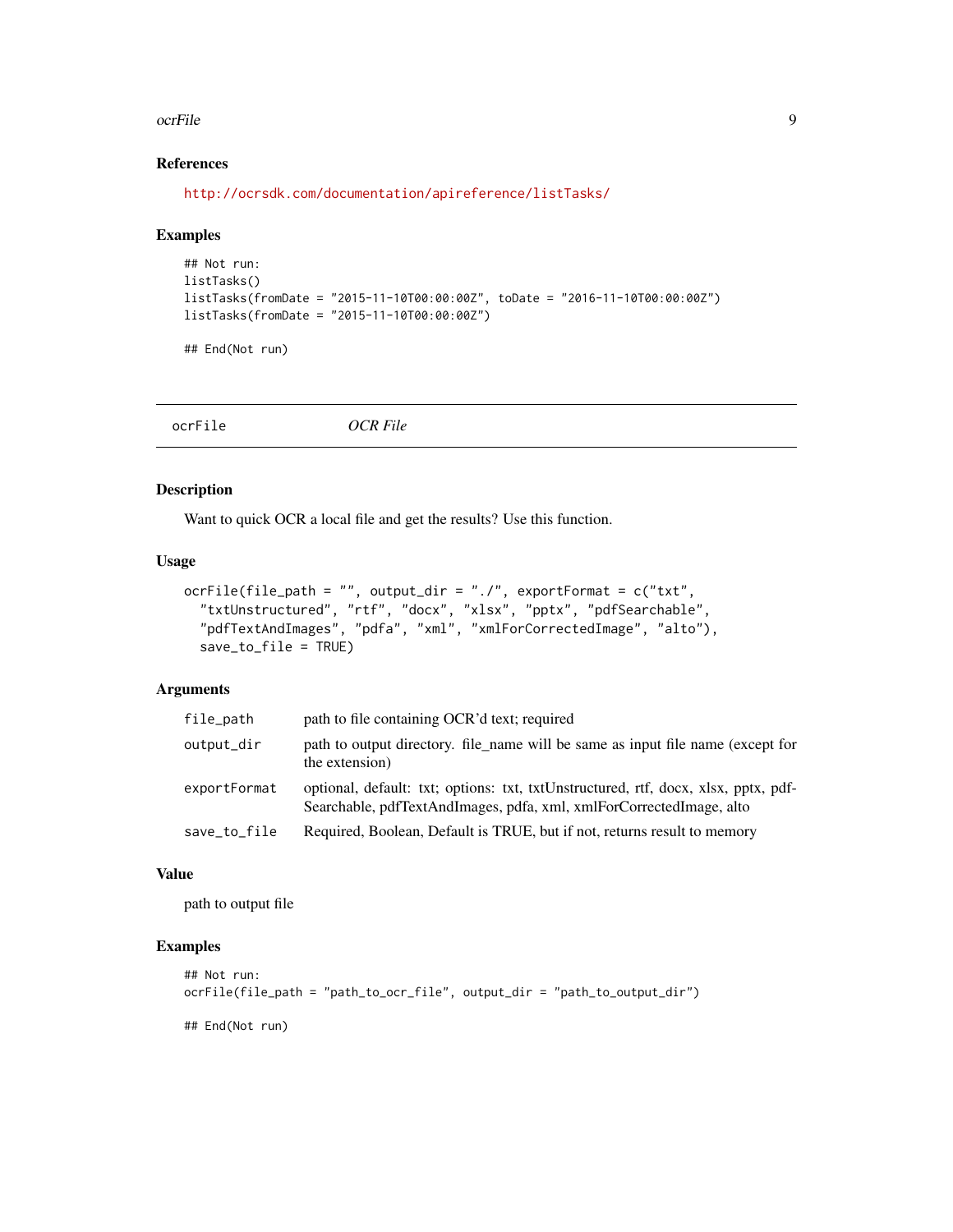<span id="page-9-0"></span>processBarcodeField *Process Bar Code Field*

#### Description

Process the bar code field in an image.

#### Usage

```
processBarcodeField(file_path = "", barcodeType = "autodetect",
  region = "-1,-1,-1,-1", containsBinaryData = "false",
 pdfPassword = "", description = "", ...)
```
#### Arguments

| file_path          | path of the document                                                                                                                     |
|--------------------|------------------------------------------------------------------------------------------------------------------------------------------|
| barcodeType        | optional, default: "autodetect"                                                                                                          |
| region             | coordinates of region from top left, 4 values: top left bottom right; optional;<br>default: " $-1$ , $-1$ , $-1$ , $-1$ " (entire image) |
| containsBinaryData |                                                                                                                                          |
|                    | optional, default: "false"                                                                                                               |
| pdfPassword        | optional, default: ""                                                                                                                    |
| description        | optional, default: ""                                                                                                                    |
| .                  | Additional arguments passed to abbyy_POST.                                                                                               |
|                    |                                                                                                                                          |

# Value

Data frame with details of the task associated with the submitted Image

#### References

<http://ocrsdk.com/documentation/apireference/processBarcodeField/>

#### Examples

```
## Not run:
processBarcodeField(file_path = "file_path")
```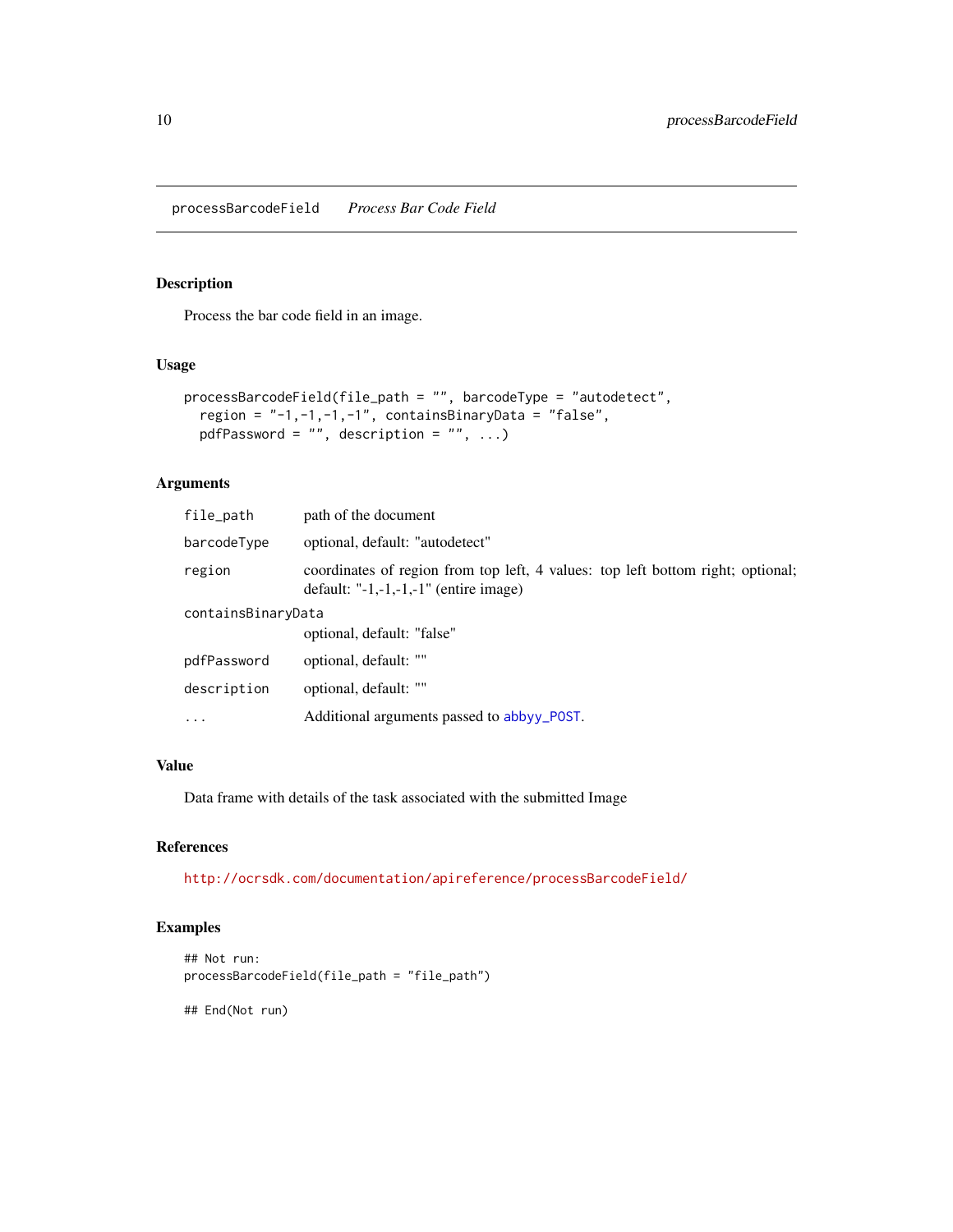<span id="page-10-0"></span>processBusinessCard *Process Business Card*

#### Description

Processes a Business Card

#### Usage

```
processBusinessCard(file_path = "", language = "English",
  imageSource = "auto", correctOrientation = "true",
  correctSkew = "true", exportFormat = "vCard", description = "",
 pdfPassword = ", ...)
```
#### Arguments

| file_path          | required, path of the document, default: "" |  |
|--------------------|---------------------------------------------|--|
| language           | optional, default: English                  |  |
| imageSource        | optional, default: auto                     |  |
| correctOrientation |                                             |  |
|                    | optional, default: true                     |  |
| correctSkew        | optional, default: true                     |  |
| exportFormat       | optional, default: "vCard"                  |  |
| description        | optional, default: ""                       |  |
| pdfPassword        | optional, default: NULL                     |  |
|                    | Additional arguments passed to abbyy_POST.  |  |

#### Value

Data frame with details of the task associated with the submitted Business Card

#### References

<http://ocrsdk.com/documentation/apireference/processBusinessCard/>

#### Examples

```
## Not run:
processBusinessCard(file_path="file_path", language="English")
```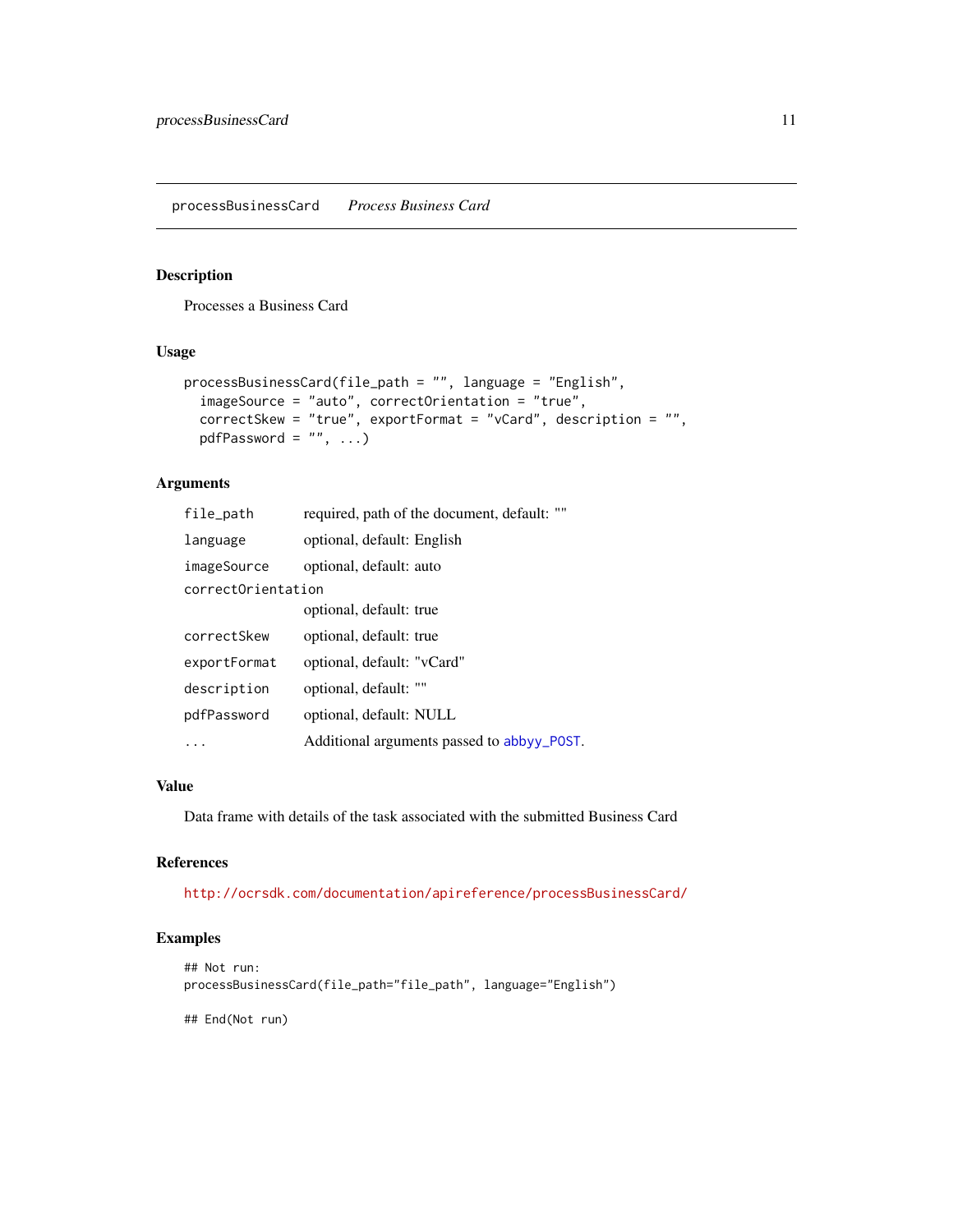<span id="page-11-0"></span>processCheckmarkField *processCheckmarkField*

#### Description

Processes Checkmark Field

# Usage

```
processCheckmarkField(file_path = "", checkmarkType = "empty",
  region = "-1,-1,-1,-1", correctionAllowed = "false",
 pdfPassword = "", description = "", ...)
```
### Arguments

| file_path         | required, path of the document, default: ""                                                                                              |
|-------------------|------------------------------------------------------------------------------------------------------------------------------------------|
| checkmarkType     | optional, default: "empty"                                                                                                               |
| region            | coordinates of region from top left, 4 values: top left bottom right; optional;<br>default: " $-1$ , $-1$ , $-1$ , $-1$ " (entire image) |
| correctionAllowed |                                                                                                                                          |
|                   | optional, default: "false"                                                                                                               |
| pdfPassword       | optional, default: ""                                                                                                                    |
| description       | optional, default: ""                                                                                                                    |
| $\cdots$          | Additional arguments passed to abbyy_POST.                                                                                               |

#### Value

Data frame with details of the task associated with the submitted Image

#### References

<http://ocrsdk.com/documentation/apireference/processCheckmarkField/>

For supported image types, see <http://ocrsdk.com/documentation/specifications/image-formats/>

#### Examples

```
## Not run:
processCheckmarkField(file_path = "file_path")
```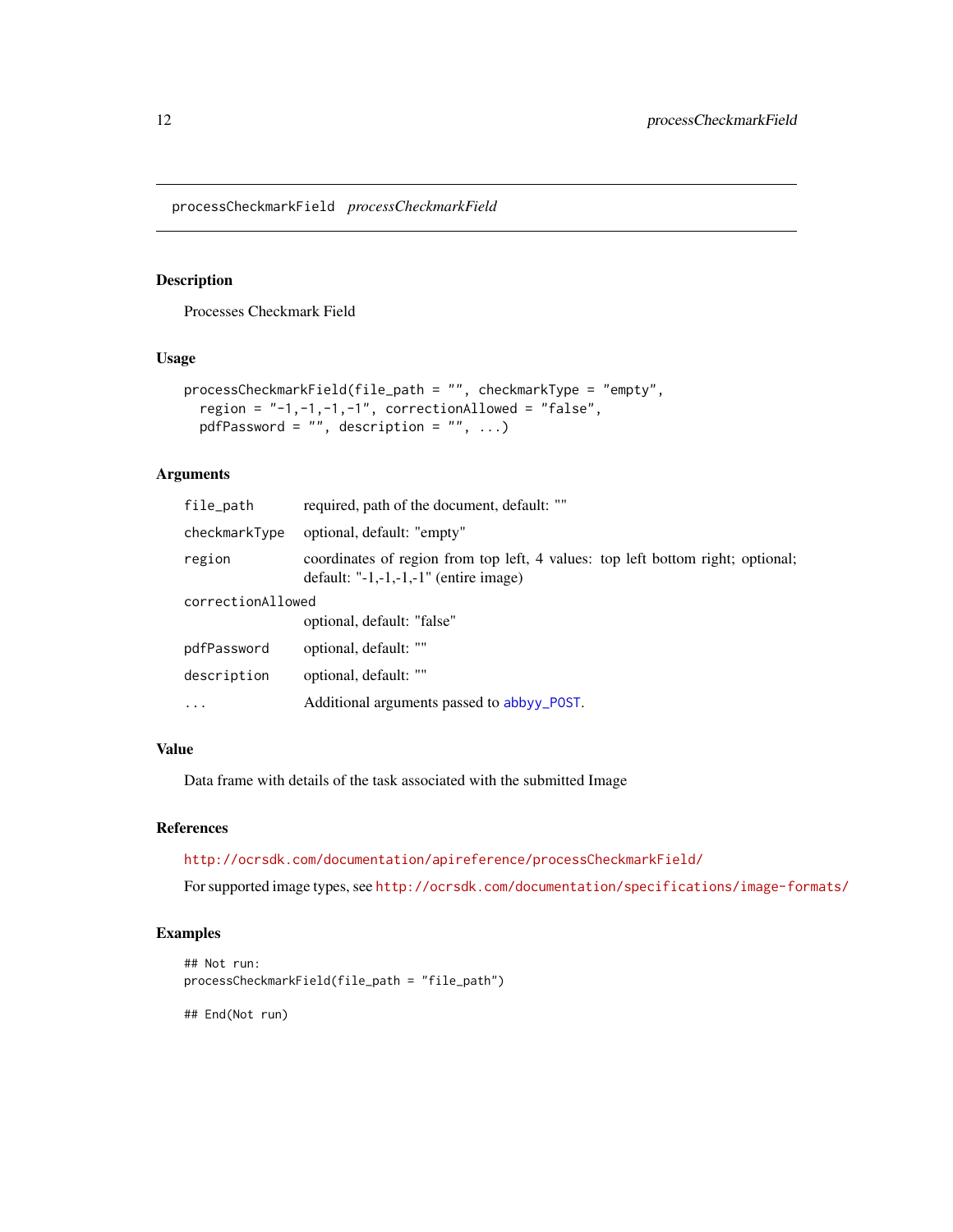# <span id="page-12-0"></span>Description

This function processes several images for the same task and results in a multi-page document. For instance, upload pages of the book individually via submitImage to the same task. And then process it via ProcessDocument to get a multi-page pdf.

#### Usage

```
processDocument(taskId = NULL, language = "English",
  profile = c("documentConversion", "documentArchiving",
  "textExtraction", "fieldLevelRecognition", "barcodeRecognition"),
  textType = c("normal", "typewriter", "matrix", "index", "ocrA", "ocrB",
  "e13b", "cmc7", "gothic"), imageSource = c("auto", "photo", "scanner"),
  correctOrientation = c("true", "false"), correctSkew = c("true",
  "false"), readBarcodes = c("false", "true"), exportFormat = c("txt",
  "txtUnstructured", "rtf", "docx", "xlsx", "pptx", "pdfSearchable",
  "pdfTextAndImages", "pdfa", "xml", "xmlForCorrectedImage", "alto"),
  description = NULL, pdfPassword = NULL, \ldots)
```
#### Arguments

| taskId             | Only tasks with Submitted, Completed or NotEnoughCredits status can be pro-<br>cessed using this function. |  |
|--------------------|------------------------------------------------------------------------------------------------------------|--|
| language           | String. Optional; default: English                                                                         |  |
| profile            | String. Optional; default: documentConversion Options: documentConversion, documentArchiving,              |  |
| textType           | String. Optional; default: normal Options: normal, typewriter, matrix, index, ocrA, ocrB, e13b             |  |
| imageSource        | String. Optional; default: auto Options: auto, photo, scanner                                              |  |
| correctOrientation |                                                                                                            |  |
|                    | String. Optional; default: true. Options: true or false                                                    |  |
| correctSkew        | String. Optional; default: true. Options: true or false                                                    |  |
| readBarcodes       | Optional; Options: true or false                                                                           |  |
| exportFormat       | optional, default: txt options: txt, txtUnstructured, rtf, docx, xlsx, pptx, pdfSearchable, p              |  |
| description        | Optional; default: ""                                                                                      |  |
| pdfPassword        | Optional; default: NULL                                                                                    |  |
| $\cdots$           | Additional arguments passed to abbyy_GET.                                                                  |  |

#### Value

data. frame with details of the task associated with the submitted Document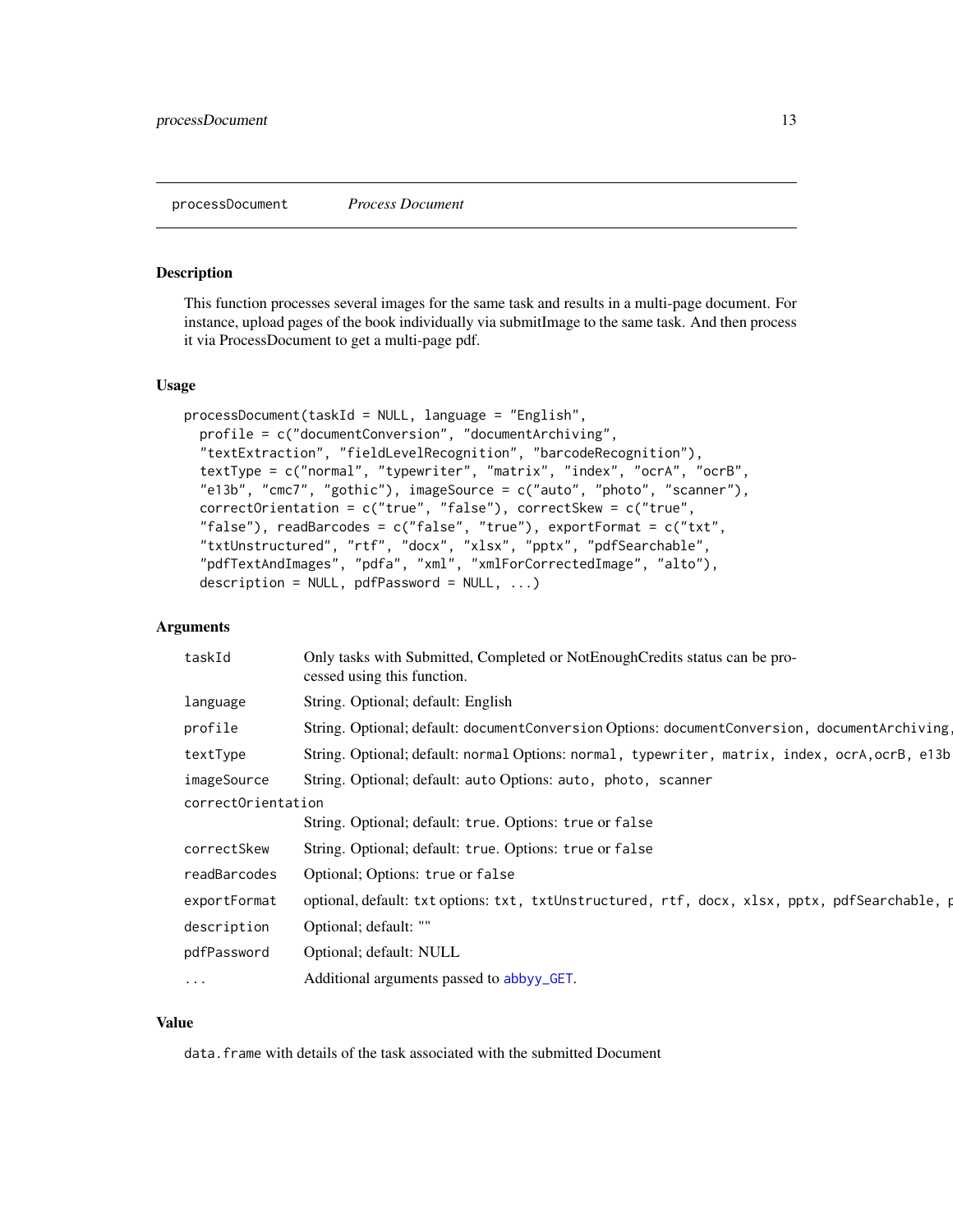#### References

<http://ocrsdk.com/documentation/apireference/processDocument/>

#### Examples

```
## Not run:
processDocument(taskId = "task_id")
```
## End(Not run)

processFields *Process Fields*

# Description

This function gets Information about a particular application

#### Usage

```
processFields(file_path = "", taskId = NULL, description = "", ...)
```
#### Arguments

| file_path   | path of the document                                                                                       |
|-------------|------------------------------------------------------------------------------------------------------------|
| taskId      | Only tasks with Submitted, Completed or NotEnoughCredits status can be pro-<br>cessed using this function. |
| description | optional, default: ""                                                                                      |
| $\cdots$    | Additional arguments passed to abbyy_POST.                                                                 |

#### Value

data. frame with details of the task associated with the submitted Image

### References

<http://ocrsdk.com/documentation/apireference/processFields/>

#### Examples

```
## Not run:
processFields(file_path = "file_path", taskId = "task_id", description = "")
## End(Not run)
```
<span id="page-13-0"></span>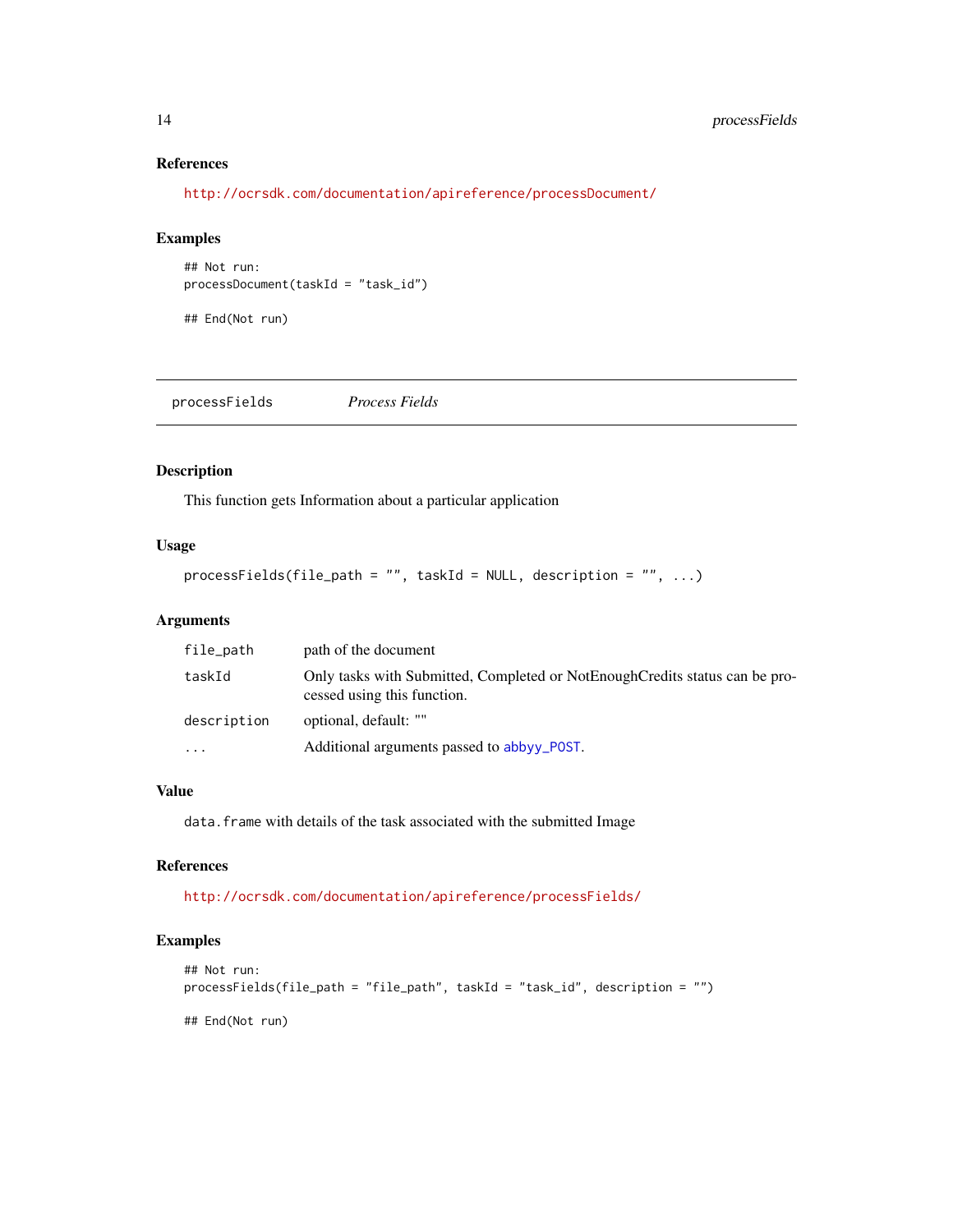<span id="page-14-0"></span>processImage *Process Image*

#### Description

This function processes an image

#### Usage

```
processImage(file_path = "", language = "English",
 profile = c("documentConversion", "documentArchiving",
 "textExtraction", "barcodeRecognition"), textType = c("normal",
  "typewriter", "matrix", "index", "ocrA", "ocrB", "e13b", "cmc7",
  "gothic"), imageSource = c("auto", "photo", "scanner"),
  correctOrientation = c("true", "false"), correctSkew = c("true",
  "false"), readBarcodes = c("false", "true"), exportFormat = c("txt",
  "txtUnstructured", "rtf", "docx", "xlsx", "pptx", "pdfSearchable",
  "pdfTextAndImages", "pdfa", "xml", "xmlForCorrectedImage", "alto"),
  description = ", pdfPassword = ", ...)
```
#### Arguments

| file_path          | path to the document                                                                           |
|--------------------|------------------------------------------------------------------------------------------------|
| language           | optional, default: English                                                                     |
| profile            | String. Optional; default: documentConversion Options: documentConversion, documentArchiving,  |
| textType           | String. Optional; default: normal Options: normal, typewriter, matrix, index, ocrA, ocrB, e13b |
| imageSource        | String. Optional; default: auto Options: auto, photo, scanner                                  |
| correctOrientation |                                                                                                |
|                    | String. Optional; default: true. Options: true or false                                        |
| correctSkew        | String. Optional; default: true. Options: true or false                                        |
| readBarcodes       | Optional; Options: true or false                                                               |
| exportFormat       | optional, default: txt options: txt, txtUnstructured, rtf, docx, xlsx, pptx, pdfSearchable, p  |
| description        | optional, default: ""                                                                          |
| pdfPassword        | optional, default: NULL                                                                        |
| $\cdot$            | Additional arguments passed to abbyy_POST.                                                     |
|                    |                                                                                                |

#### Value

A data.frame with details of the task associated with the submitted Image

#### References

<http://ocrsdk.com/documentation/specifications/image-formats/> <http://ocrsdk.com/documentation/apireference/processImage/>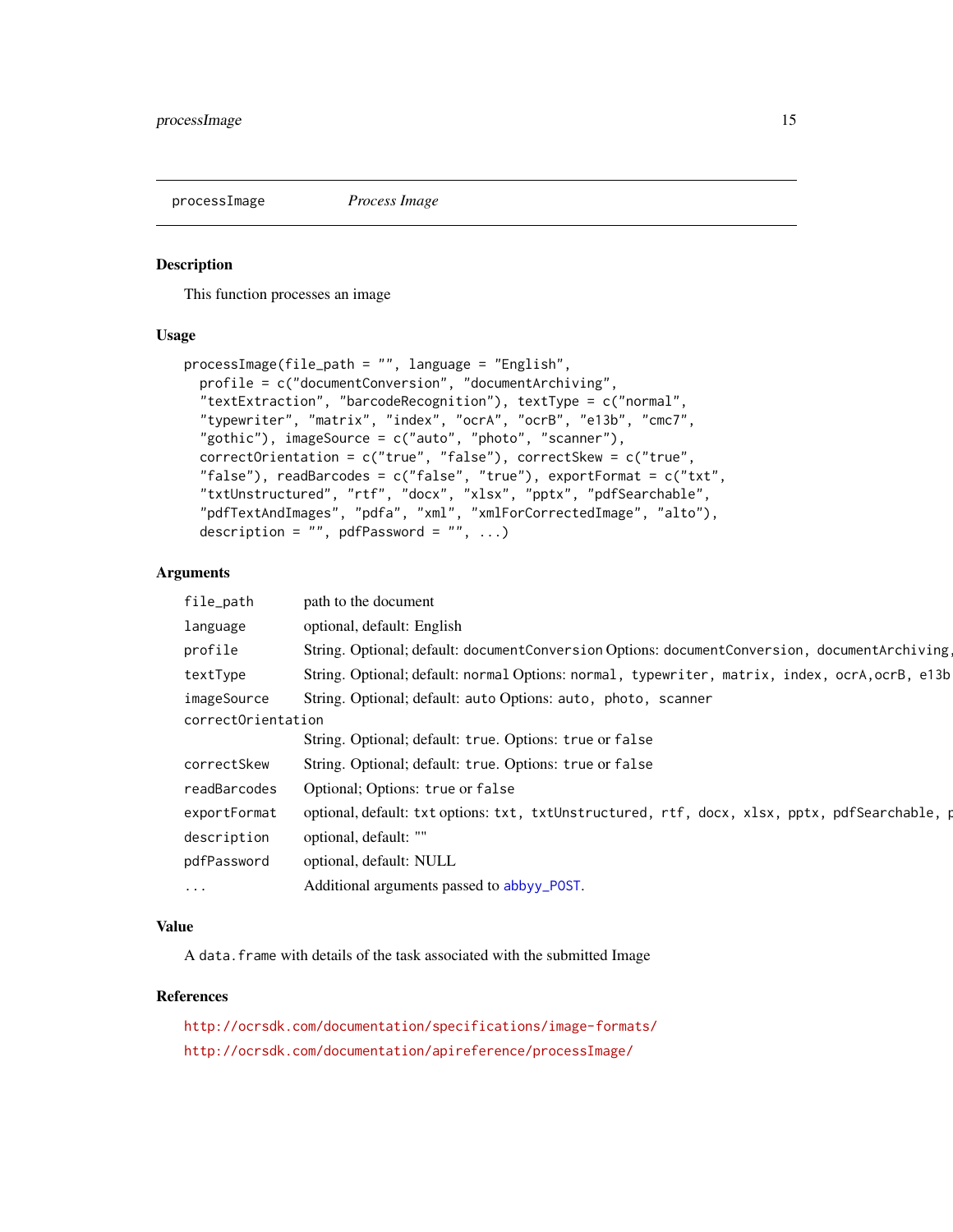#### Examples

```
## Not run:
processImage(file_path = "file_path", language = "English", exportFormat = "txtUnstructured")
## End(Not run)
```
processMRZ *Process MRZ: Extract data from Machine Readable Zone*

# Description

Extract data from Machine Readable Zone in an Image

### Usage

```
processMRZ(file_path = "", ...)
```
#### Arguments

| file_path | path to the document                       |
|-----------|--------------------------------------------|
| $\cdots$  | Additional arguments passed to abbyy_POST. |

# Value

Data frame with details of the task associated with the submitted MRZ document

#### References

<http://ocrsdk.com/documentation/apireference/processMRZ/>

#### Examples

```
## Not run:
processMRZ(file_path = "file_path")
```
<span id="page-15-0"></span>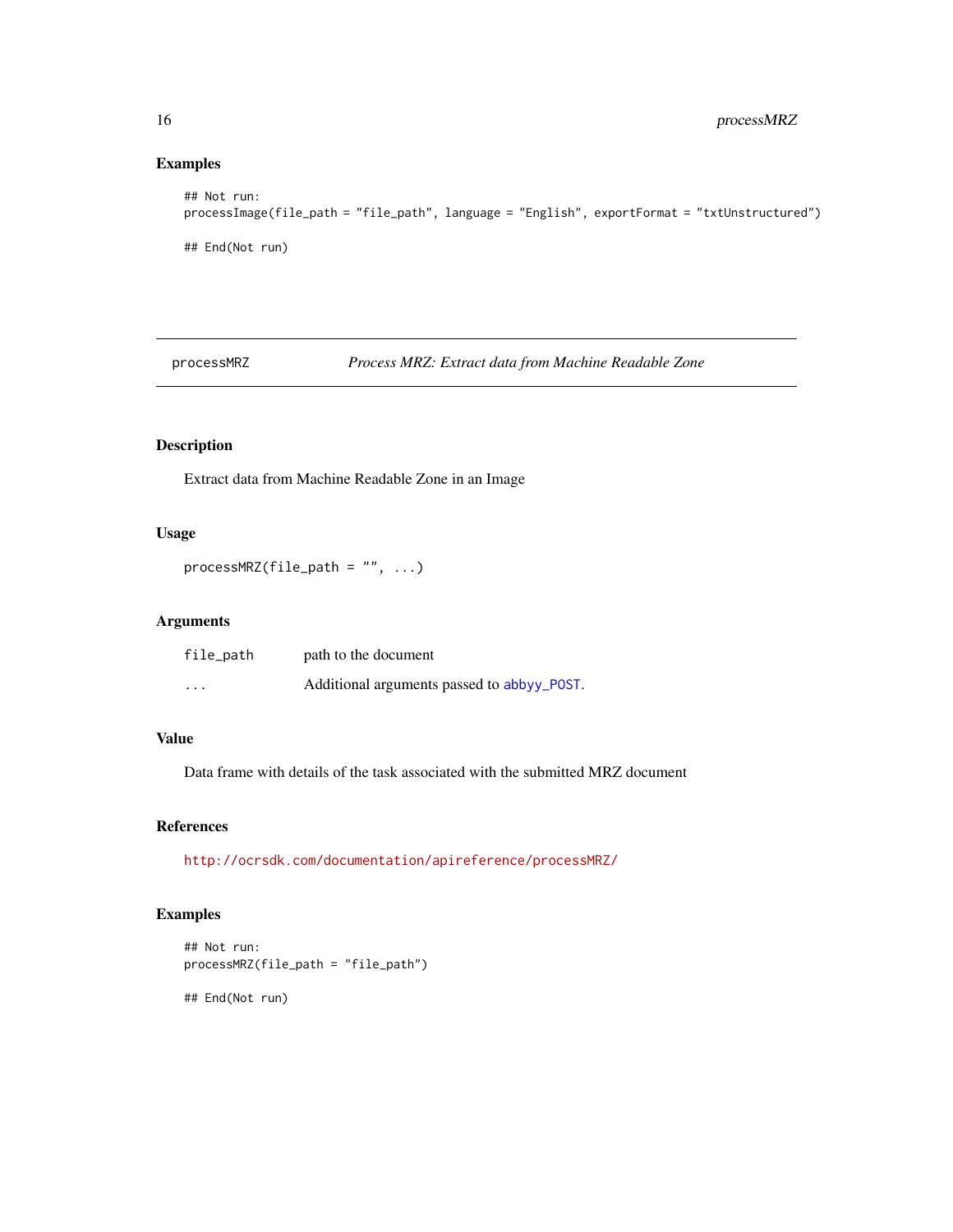# <span id="page-16-0"></span>Description

Get data from a Photo ID. The function is under testing and may not work fully.

#### Usage

```
processPhotoId(file_path = "", idType = "auto", imageSource = "auto",
  correctOrientation = "true", correctSkew = "true",
  description = ", pdfPassword = ", ...)
```
#### Arguments

| file_path          | path to file; required                                  |
|--------------------|---------------------------------------------------------|
| idType             | optional; default = "auto"                              |
| imageSource        | optional; default = "auto"                              |
| correctOrientation |                                                         |
|                    | String. Optional; default: true. Options: true or false |
| correctSkew        | String. Optional; default: true. Options: true or false |
| description        | optional; $default = "$                                 |
| pdfPassword        | optional; $default = ""$                                |
| .                  | Additional arguments passed to abbyy_POST.              |

# Value

Data frame with details of the task associated with the submitted Photo ID image

#### References

<http://ocrsdk.com/documentation/apireference/processPhotoId/>

#### Examples

```
## Not run:
processPhotoId(file_path = "file_path", idType = "auto", imageSource = "auto")
## End(Not run)
```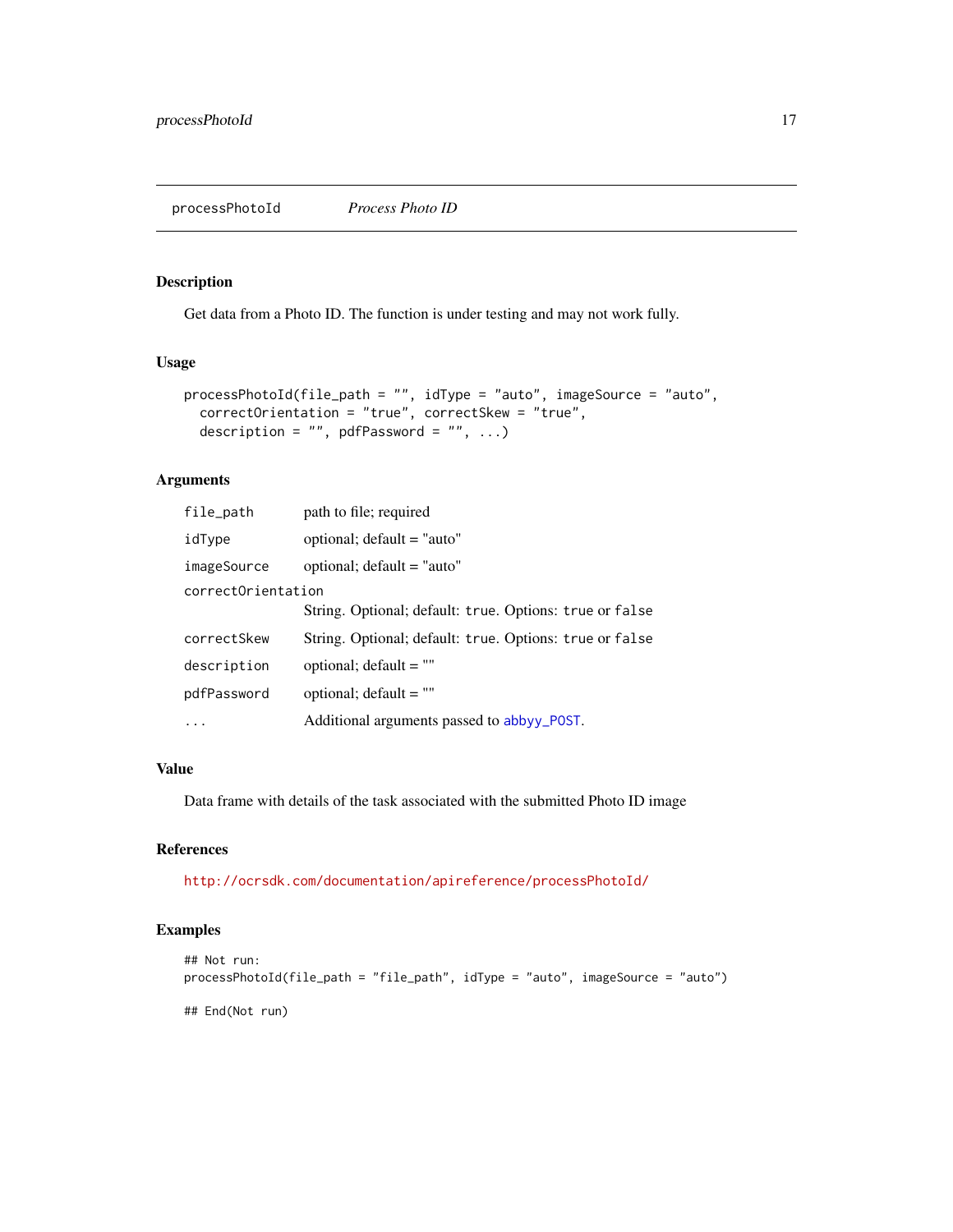<span id="page-17-0"></span>processRemoteImage *Process Remote Image*

#### **Description**

This function gets Information about a particular application

#### Usage

```
processRemoteImage(img_url = NULL, language = "English",
 profile = c("documentConversion", "documentArchiving",
  "textExtraction", "fieldLevelRecognition", "barcodeRecognition"),
  textType = c("normal", "typewriter", "matrix", "index", "ocrA", "ocrB",
  "e13b", "cmc7", "gothic"), imageSource = c("auto", "photo", "scanner"),
  correctOrientation = c("true", "false"), correctSkew = c("true",
 "false"), readBarcodes = c("false", "true"), exportFormat = c("txt",
  "txtUnstructured", "rtf", "docx", "xlsx", "pptx", "pdfSearchable",
  "pdfTextAndImages", "pdfa", "xml", "xmlForCorrectedImage", "alto"),
  description = NULL, pdfPassword = NULL, \ldots)
```
#### Arguments

| img_url            | Required; url to remote image                                                                                                                                |
|--------------------|--------------------------------------------------------------------------------------------------------------------------------------------------------------|
| language           | Optional; default: English                                                                                                                                   |
| profile            | String. Optional; default: documentConversion Options: documentConversion, documentArchiving,                                                                |
| textType           | String. Optional; default: normal. Specifies the type of the text on a page. Op-<br>tions: normal, typewriter, matrix, index, ocrA, ocrB, e13b, cmc7, gothic |
| imageSource        | String. Optional; default: auto Options: auto, photo, scanner                                                                                                |
| correctOrientation |                                                                                                                                                              |
|                    | String. Optional; default: true. Options: true or false                                                                                                      |
| correctSkew        | String. Optional; default: true. Options: true or false                                                                                                      |
| readBarcodes       | Optional; default:                                                                                                                                           |
| exportFormat       | Optional; default: txt. Must be one of the following: txt, rtf, docx, xlsx, pptx,<br>pdfSearchable, pdfTextAndImages, pdfa, xml, alto                        |
| description        | Optional; default: ""                                                                                                                                        |
| pdfPassword        | Optional; default: NULL                                                                                                                                      |
| $\cdots$           | Additional arguments passed to abbyy_GET.                                                                                                                    |

#### Value

Data frame with details of the task associated with the submitted Remote Image

#### References

<http://ocrsdk.com/documentation/apireference/processRemoteImage/>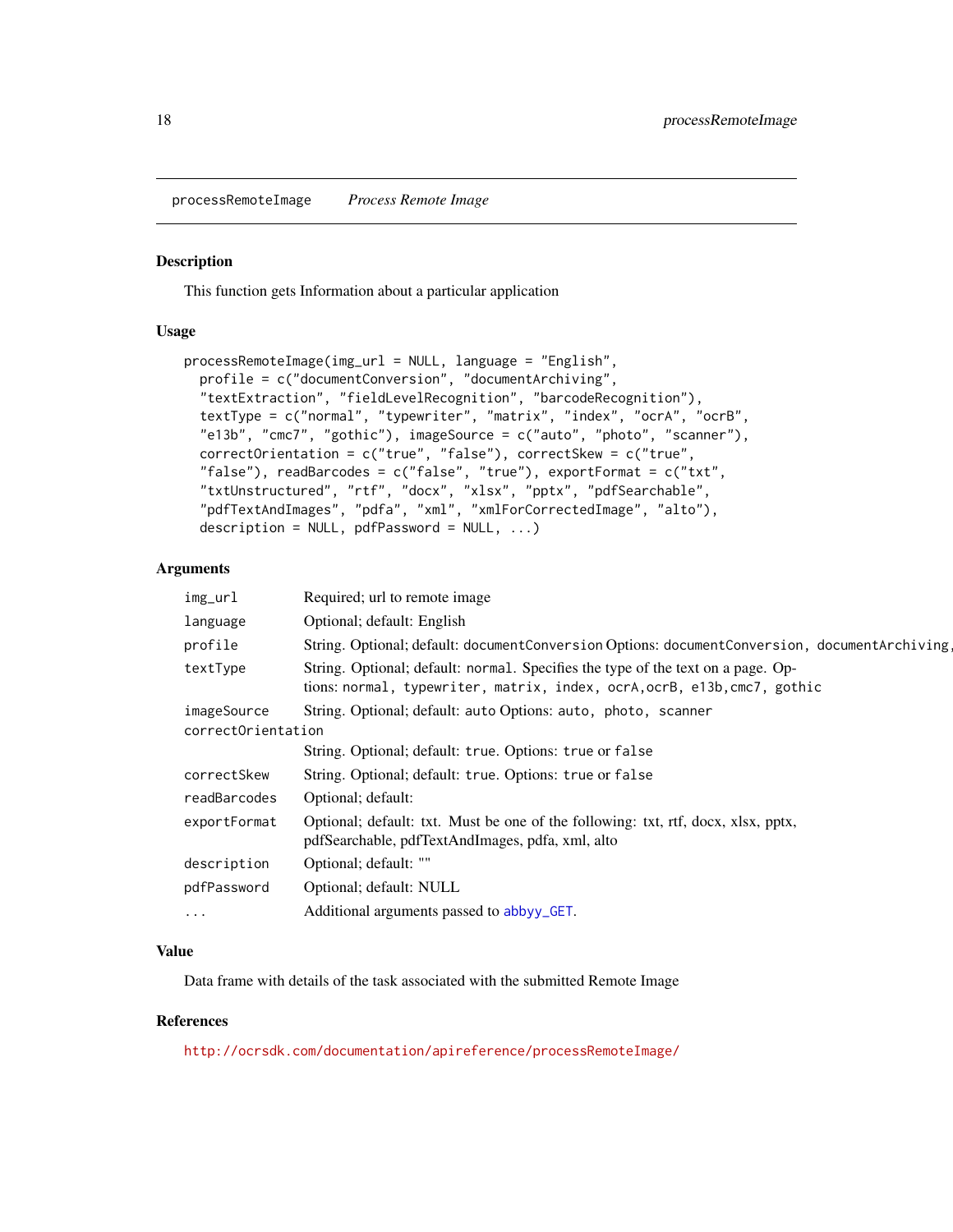### <span id="page-18-0"></span>processTextField 19

#### Examples

```
## Not run:
processRemoteImage(img_url = "img_url")
## End(Not run)
```
processTextField *Process Text Field*

#### Description

This function gets Information about a particular application

#### Usage

```
processTextField(file_path = ", region = "-1,-1,-1,-1",
  language = "English", letterSet = "", regExp = "",
  textType = "normal", oneTextLine = "false",
 oneWordPerTextLine = "false", markingType = "simpleText",
 placeholdersCount = "1", writingStyle = "default",
 description = ", pdfPassword = ", ...)
```
# Arguments

| file_path          | path of the document                                                                                                                     |
|--------------------|------------------------------------------------------------------------------------------------------------------------------------------|
| region             | coordinates of region from top left, 4 values: top left bottom right; optional;<br>default: " $-1$ , $-1$ , $-1$ , $-1$ " (entire image) |
| language           | optional; default: "English"                                                                                                             |
| letterSet          | letterset to be used for recognition, set by language but can be customized; op-<br>tional; default: ""                                  |
| regExp             | which words are allowed in the field. see regular expression documentation;<br>optional; default: ""                                     |
| textType           | type of the text in the field including typewriter, handprinted; optional; default:<br>"normal"                                          |
| oneTextLine        | field contains only one text line or more; optional; default: "false"                                                                    |
| oneWordPerTextLine |                                                                                                                                          |
|                    | field contains one word per line or not; optional; default: "false"                                                                      |
| markingType        | only for handprint recognition, includes underlined Text etc.; optional; default:<br>"simpleText"                                        |
| placeholdersCount  |                                                                                                                                          |
|                    | No. of character cells for the field; optional; default: "1"                                                                             |
| writingStyle       | handprint writing style, see Abbyy FineReader documentation for values; op-<br>tional; default: "default"                                |
| description        | Description of processing task; optional; default: ""                                                                                    |
| pdfPassword        | Password for pdf; optional; default: ""                                                                                                  |
| $\cdots$           | Additional arguments passed to abbyy_POST.                                                                                               |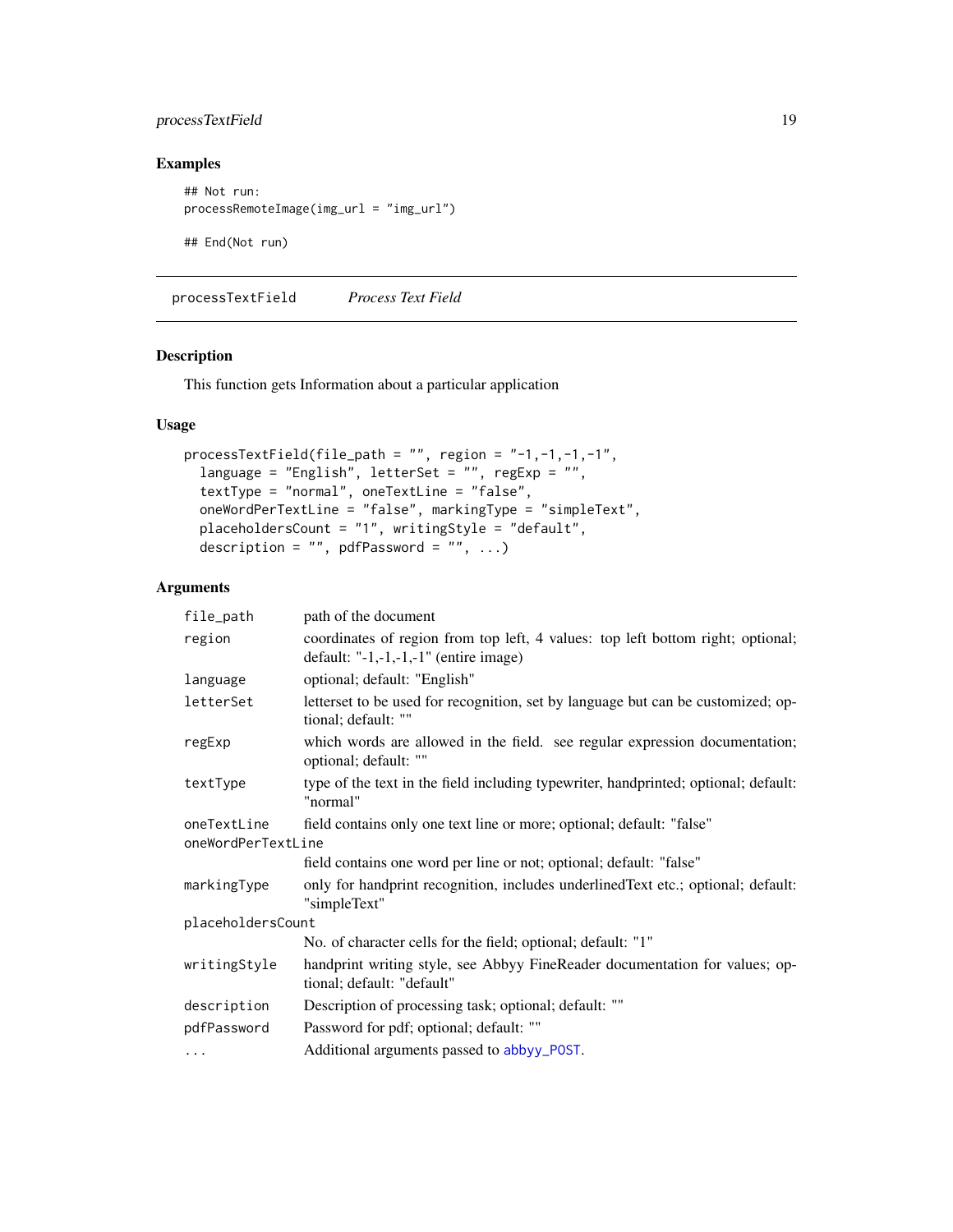20 setapp sets and the set of the set of the set of the set of the set of the set of the set of the set of the

#### Value

Data frame with details of the task associated with the submitted Image

#### References

```
http://ocrsdk.com/documentation/apireference/processTextField/
http://ocrsdk.com/documentation/specifications/regular-expressions/
```
### Examples

```
## Not run:
processTextField(file_path="file_path")
```
## End(Not run)

<span id="page-19-1"></span>setapp *Sets Application ID and Password*

#### Description

Set Application ID and Password. Needed for interfacing with Abbyy FineReader Cloud OCR SDK. Run this before anything else.

#### Usage

```
setapp(appdetails = NULL, force = FALSE)
```
#### Arguments

| appdetails | A vector of app_id, app_password. Get these from http://ocrsdk.com/. Set |
|------------|--------------------------------------------------------------------------|
|            | them before you use other functions.                                     |
| force      | Force change the app_id and app_password stored in the environment       |

#### Details

The function looks for AbbyyAppId and AbbyyAppPassword in the environment. If it doesn't find them and if we don't want to force change in them, it looks for arguments. And if no arguments are passed, it asks for user to input the values.

#### References

<http://ocrsdk.com/documentation/apireference/getApplicationInfo/>

#### Examples

```
## Not run:
setapp(c("app_id", "app_password"))
## End(Not run)
```
<span id="page-19-0"></span>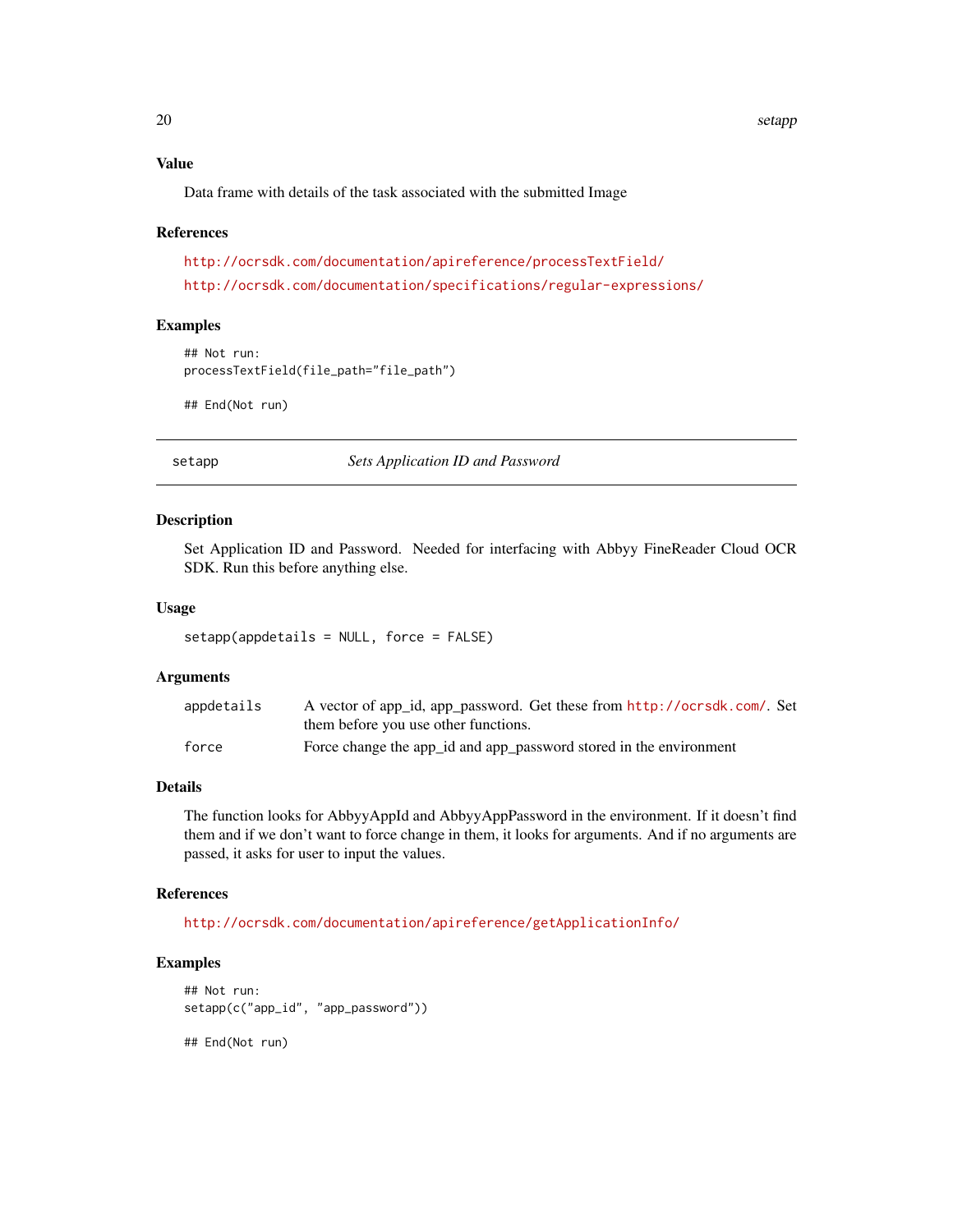<span id="page-20-0"></span>

#### Description

Adds image to the existing task or creates a new task for the uploaded image. The new task isn't processed till processDocument or processFields is called.

#### Usage

```
submitImage(file_path = "", taskId = "", pdfPassword = "", ...)
```
#### Arguments

| file_path   | Required: Path to the document                                                                            |
|-------------|-----------------------------------------------------------------------------------------------------------|
| taskId      | Optional; Assigns image to the task ID specified. If an empty string is passed, a<br>new task is created. |
| pdfPassword | Optional; If the pdf is password protected, put the password here.                                        |
| $\cdots$    | Additional arguments passed to abbyy_POST.                                                                |

#### Value

Data frame with all the details of the submitted image: id (task id), registrationTime, statusChange-Time, status (Submitted, Queued, InProgress, Completed, ProcessingFailed, Deleted, NotEnough-Credits), filesCount (No. of files), credits

#### References

<http://ocrsdk.com/documentation/apireference/submitImage/>

#### Examples

```
## Not run:
submitImage(file_path="/images/image1.png", taskId="task_id", pdfPassword="pdf_password")
```